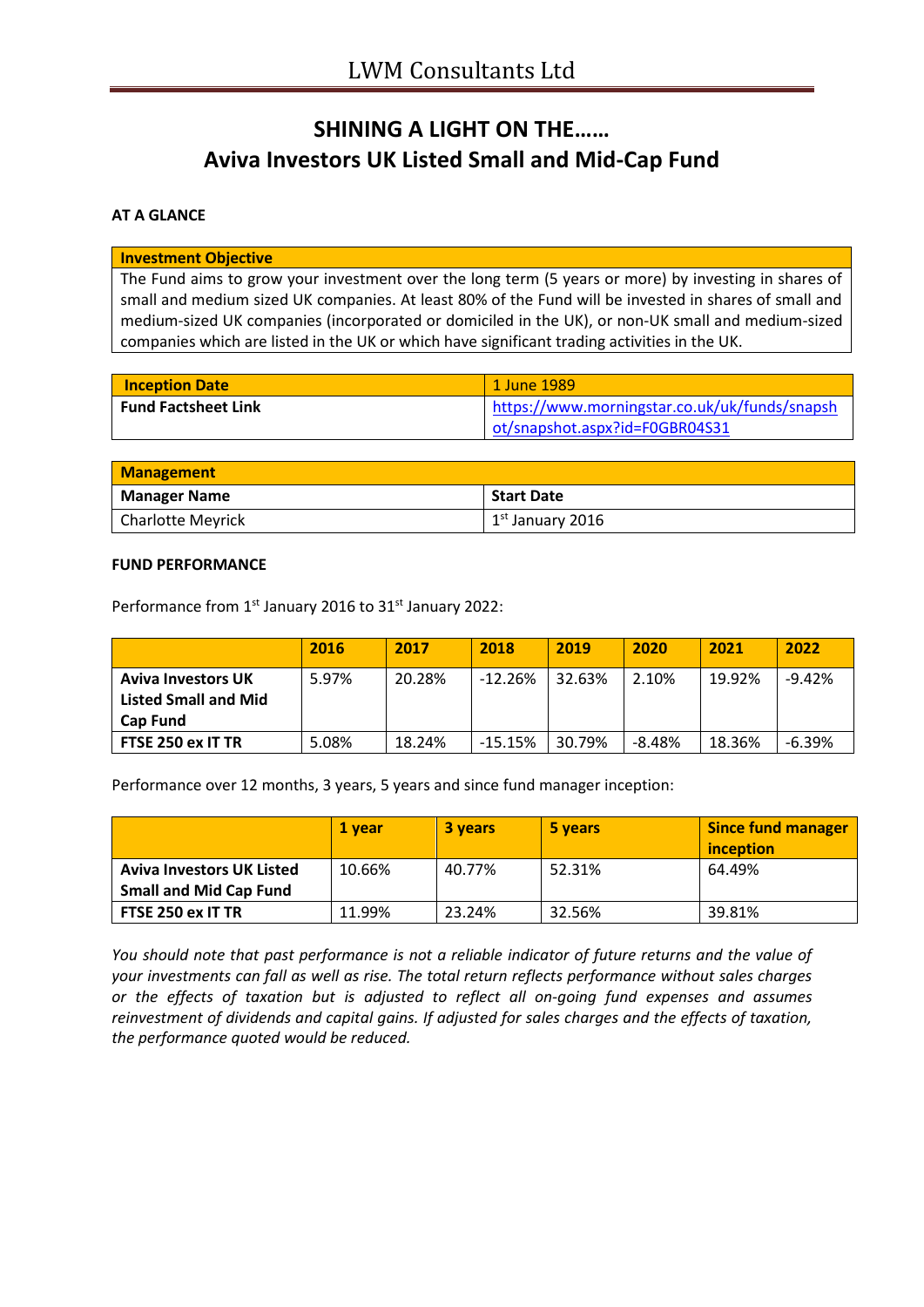## LWM Consultants Ltd

| <b>Tracking</b><br><b>Error</b> | <b>Information</b><br><b>Ratio</b> | <b>Active</b><br><b>Share</b> | <b>Upside</b><br><b>Capture</b><br><b>Ratio</b> | <b>Downside</b><br><b>Capture</b><br><b>Ratio</b> | <b>Batting</b><br><b>Average</b> | <b>Beta</b> | <b>Alpha</b> | <b>Equity</b><br><b>Style</b> |  |
|---------------------------------|------------------------------------|-------------------------------|-------------------------------------------------|---------------------------------------------------|----------------------------------|-------------|--------------|-------------------------------|--|
| 6.41                            | 0.76                               |                               | 118.34                                          | 101.40                                            | 63.89                            | 1.09        | 4.92         | Small<br>Blend                |  |

| <b>Volatility Measurements</b> |        |  |
|--------------------------------|--------|--|
| 3-Yr Std Dev (volatility)      | 24.68% |  |
| 3-Yr Mean Return (average)     | 12.07% |  |

| <b>Investment Style Details</b> |        |  |
|---------------------------------|--------|--|
| Giant                           | 0.00%  |  |
| Large                           | 0.74%  |  |
| Medium                          | 43.57% |  |
| Small                           | 52.25% |  |
| Micro                           | 3.16%  |  |

| Top 5 Holdings - 52 Equity Holdings |                               |       |
|-------------------------------------|-------------------------------|-------|
| <b>Future PLC</b>                   | <b>Communication Services</b> | 5.21% |
| Inchcape PLC                        | <b>Consumer Cyclical</b>      | 3.30% |
| Next Fifteen Communications Grou    | <b>Communication Services</b> | 3.26% |
| <b>Bellway PLC</b>                  | <b>Consumer Cyclical</b>      | 3.20% |
| Morgan Sindall Group PLC            | Industrials                   | 3.01% |

| <b>Top 5 Sectors</b>          |        |
|-------------------------------|--------|
| <b>Consumer Cyclical</b>      | 29.88% |
| Industrials                   | 19.59% |
| <b>Communication Services</b> | 14.52% |
| <b>Financial Services</b>     | 9.45%  |
| Healthcare                    | 6.76%  |

### **UPDATE….**

Like many asset allocators we are underweight UK. However this is something we are questioning. The last ten years has been about the US. Many asset allocators are now overweight the US at a time when valuations are stretched. The UK on the other hand has struggled with Brexit, COVID and more value orientated sectors, meaning valuations are much lower than the US.

Charlotte feels that there are opportunities to invest in the UK and the small and mid-cap space. She is style agnostic and sticks to her beliefs, which are – keeping it simple, staying true to her thesis, backing the best ideas and being flexible on valuations.

In terms of valuations, it is more about looking at the longer-term picture and identifying where the value will come from. Being style agnostic is important as she feels this means the strategy can perform across different market cycles.

They have four buckets – contagion effect (structural pressures facing a sector), undergoing change, resilience (strong barriers to entry) and growth outlook underappreciated.